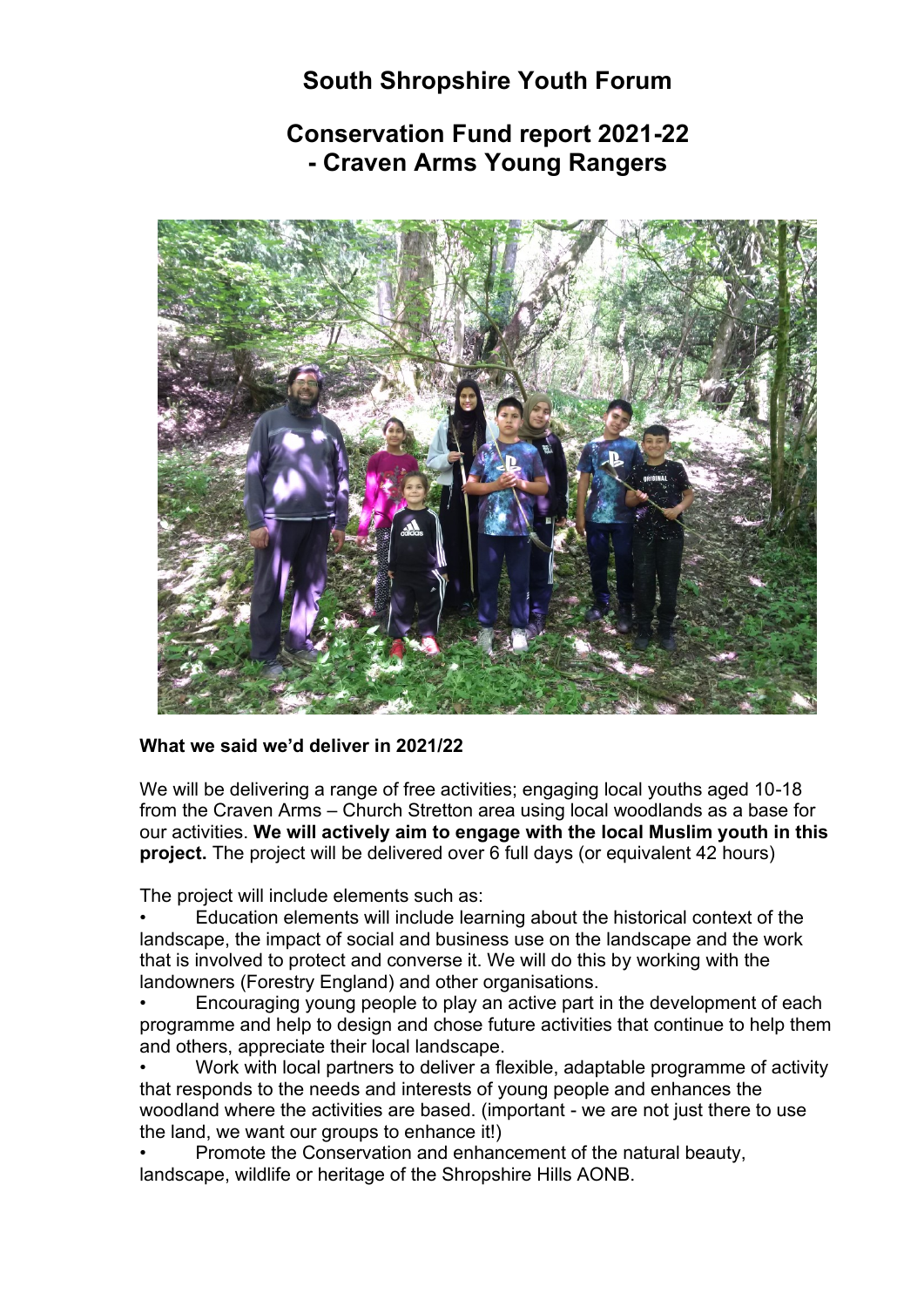# **What happened?**

Covid hit the project start and affected delivery of sessions beyond 2002-21 year. SSYF were also awarded a Heritage Lottery grant in partnership with SHOANB partnership so we used the Conservation Fund to specifically look at engaging the local **Muslim youth community** in heritage based activities. In fact he first session was delivered in February 2021 as it took so long for the group to feel comfortable about coming out of Covid restrictions and the various lockdowns. Covid still continues to effect this and other groups we are working with and even if the young people are directly unaffected their family life and their priorities (such as taking holidays) has still had an impact with number attending and some sessions had to be cancelled altogether.

A total of 14 children participated (aged 11-15) and 4 adult volunteers supported the project. Because one of the Young Rangers projects was based in Craven Arms this group also accessed some of their sessions including a coppice/woodland management day and a climbing trip.

In total the group did 5 practical days sessions (7 if you include their participation on the Heritage Lottery funded Young Rangers project) plujs 2 half days planning and evaluation. A total of 42 hours were spent on this project.

Sessions included:

December 20 – Coppice/woodland management at Onny meadows (as part of Heritage Lottery YR project)

Feb 21 – day walk to Flounders Folly

April 21 – walking/tracking to Sallows Coppice and Sibdon

June 21 – bushcraft day at Knowle Wood and walk to summit of Titterstone Clee August 21 – Climbing (as part of Heritage Lottery YR project)

August 21 – Games and activities to develop youth activities on Onny meadows Dec 21 – night walk

Feb 22 - planning/evaluation

Feb 22 – cancelled session with National Trust Rangers at Cardingmill Valley

# **Feedback from participants**

We discussed the project with 6 participants and 1 of the volunteers and we had 7 forms back.

We asked the group to rate each session out of 5: (5 being high)

| Average score results were: |                   |
|-----------------------------|-------------------|
| Coppicing                   | Average score 4   |
| <b>Walks</b>                | Average score 3.5 |
| Woodland bushcraft          | Average score 4.5 |
| Tracking/walking            | Average 3.6       |

We asked the group to rate the transport for the project Average score: 3.2

The group were asked to give scores to the following: Support was provided when asked for: Score 3.8 The right support was given when asked for. Score: 3.8 The organisation of sessions/project. Score:3.5

Participants were asked to say **what was the best thing about the project:**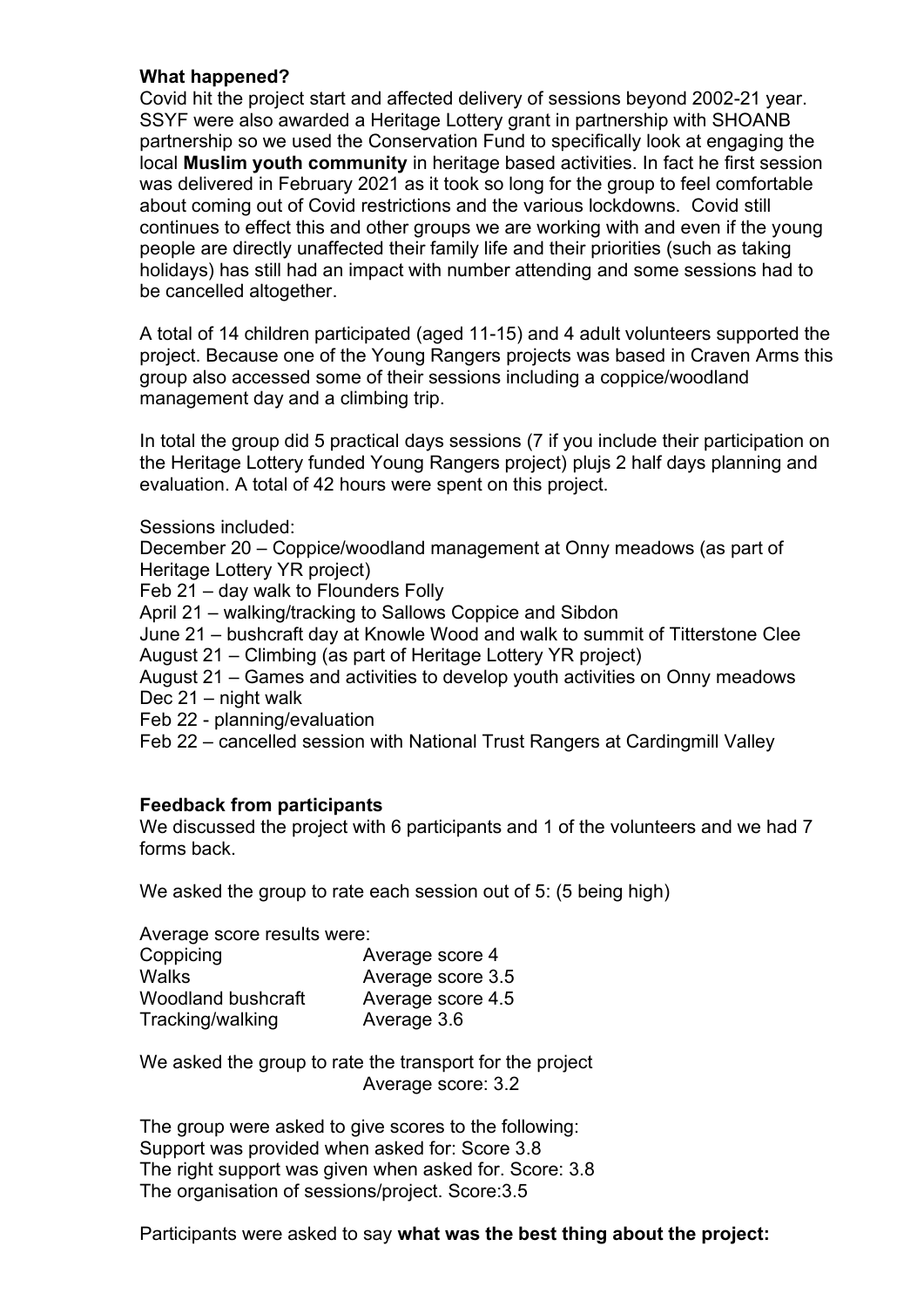Feedback include:

- The walks and the woods because I love walking into woods and fields
- Learning new skills, opportunities
- Archery, treework
- The best thing was the walking because it was fun and it was interesting exploring the nature. I also learnt many new things
- Tree work, bushcraft

#### - **What was the worst thing about the project?**

- Nothing was worst because I enjoyed everything
- People not joining in
- Walk
- I think that the tree work l wasn't that interesting for me as I have done it before
- Walks

# **Were the activities you have done new experience for you?**

4 replied yes, 1 no, 2 didn't reply

What are the barriers that have prevented you from doing them before?

- I haven't done it before
- I have done a few things before but I haven't done a few things of the activities like rock climbing because of the cost
- I've done some but I haven't done others because of school and never get time
- I didn't have enough free time and I didn't have the right equipment.
- - yes that was new because I haven't done it before

What else would you have liked to have done during the project?

- Fishing mentioned 6 times
- Archery mentioned 4 times
- Horse riding mentioned 3 times
- Abseiling 2
- Hunting 2
- Rafting/canoeing 2
- Also mentioned: bushcraft, going to a farm, swimming, rock climbing, camping

Any other comments?

- It was fun, would like to do it again
- Rich is very cool
- If we could organise during term time rather

# **Discussion of results**

Lots of activities were new to the group. We did encourage young people to create their own project based on their interests. Obviously there were limited funds available. It was good to tap into the wider Heritage Lottery Young Rangers grant to activities such as rockclimbing.

Bushcraft was a popular activity, the group liked the idea that they had exclusive use of a woodland and loved exploring and trying new activities at their pace.

Walking did score lower than the other activities on average but there was a huge difference between its popularity between boys and girls – further analysis of the results shows that the boys average score was 2.6, while the girls was 4.25. The